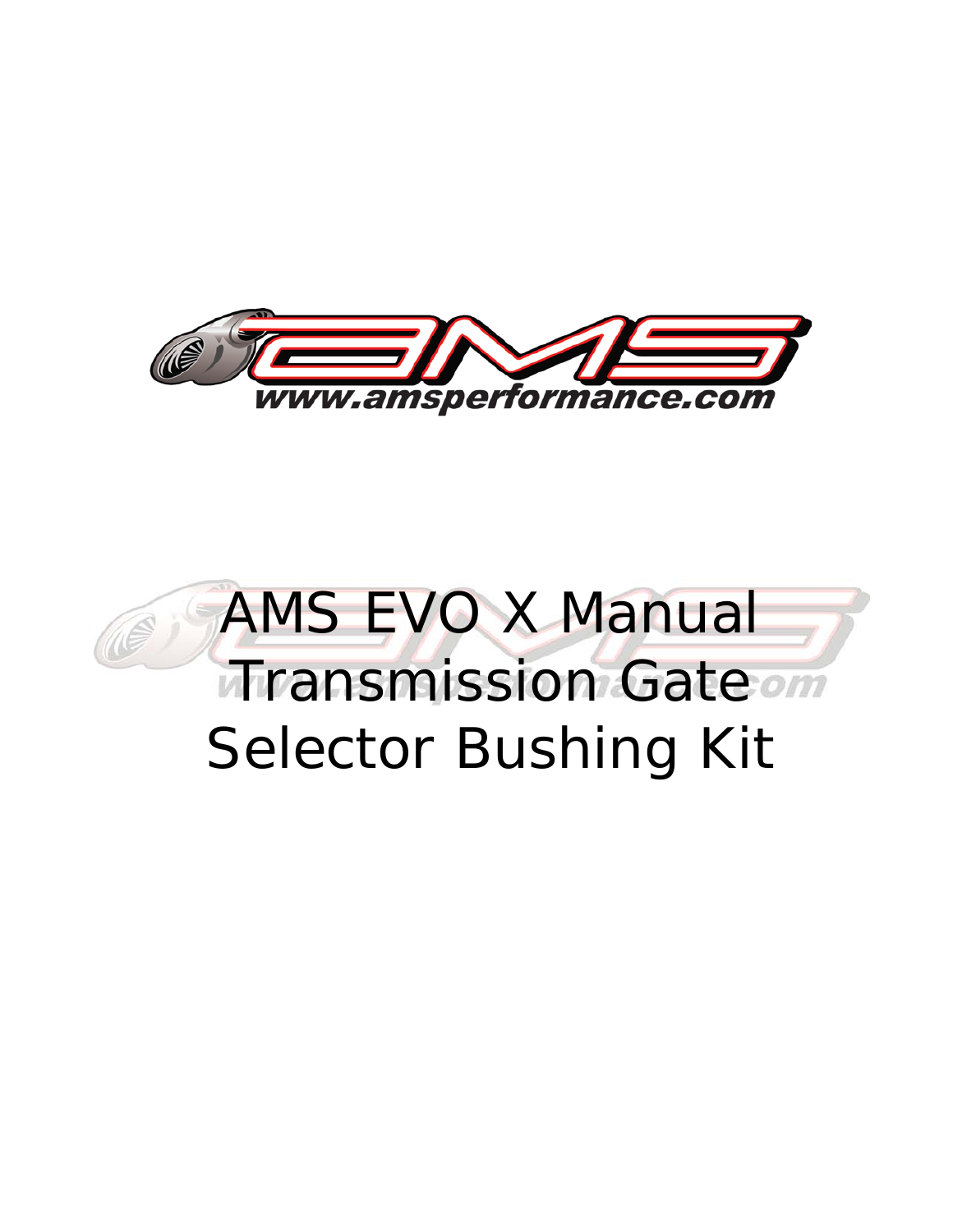The goal of AMS is to provide the highest quality, best performing products available. By utilizing research and development, and rigorous testing programs AMS will never compromise the quality or performance of our products. In addition, AMS will only provide the finest customer service offering only parts and advice that are in the best interests of the customer. AMS was built on a foundation of integrity. This is who we are; this is what you can count on.

A vehicle modified by the use of performance parts may not meet the legal requirements for use on public roads. Federal and state laws prohibit the removal, modification, or rendering inoperative of any part or element of design affecting emissions or safety on motor vehicles used for transporting persons or property on public streets or highways. Use or installation of performance parts may adversely affect the drivability and reliability of your vehicle, and may also affect or eliminate your insurance coverage, factory warranty, and/or new OEM part warranty. Performance parts are sold as-is without any warranty of any type. There is no warranty stated or implied due to the stresses placed on your vehicle by performance parts and our inability to monitor their use, tuning, or modification.

These instructions are provided as a guide only as there are many variables that cannot be accounted for concerning your particular vehicle, including but not limited to model year differences, model differences, the presence of non-OEM parts, and modifications that may already be or were previously installed. A basic knowledge of automotive parts and systems is helpful but a better understanding of the parts and systems on your particular vehicle may be required.

If you have any questions or issues at any time during the installation of your AMS product(s) please call us for technical assistance. The AMS tech line can be reached M-F, 9AM-PM Central time at 847-709-0530 for AMS products only.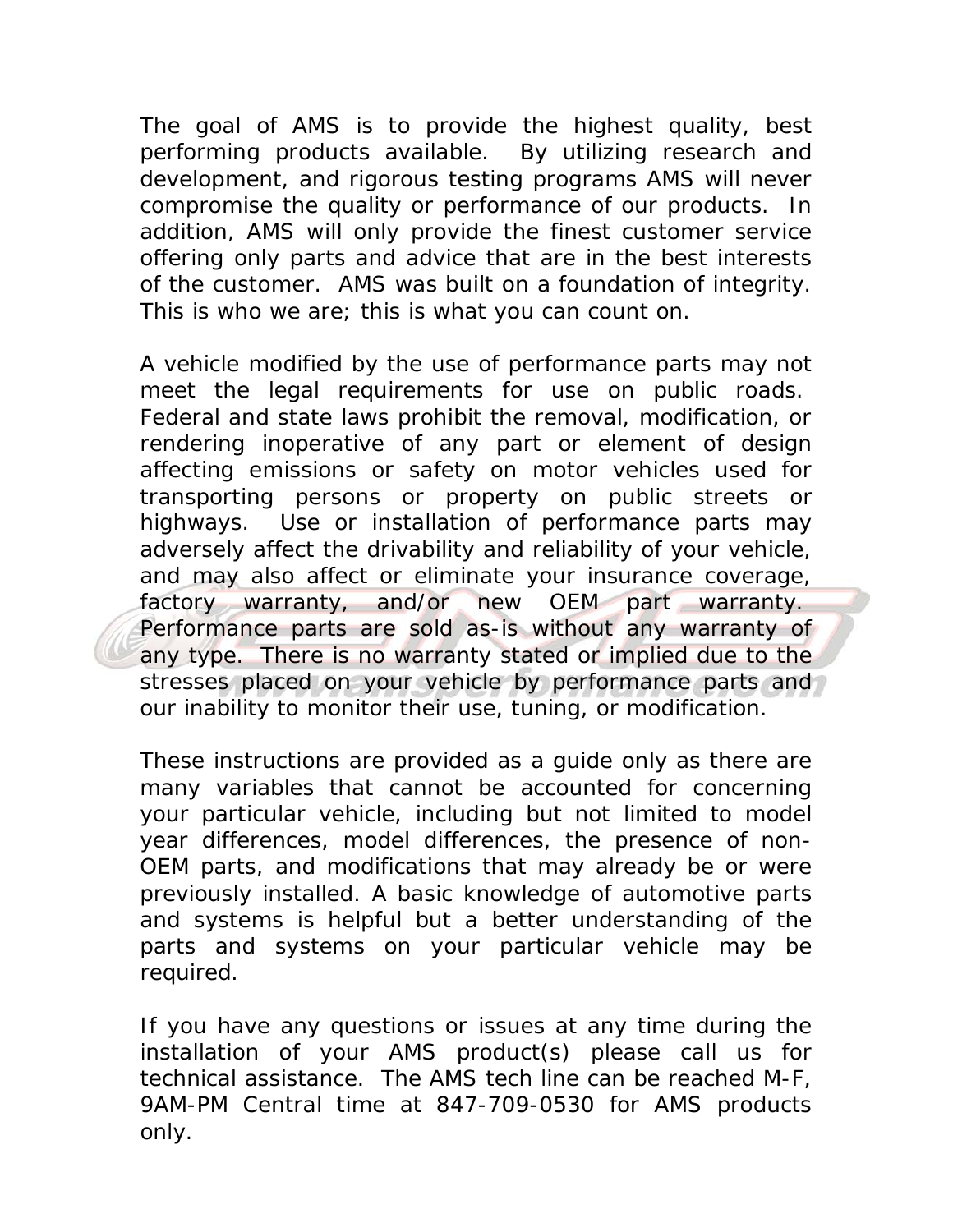## **Packing List:**

- 1 Bronze Bushing
- 1 Plastic End Bushing

## **Installation Instruction:**

- 1. Begin by removing the air intake tube and box assembly.
- 2. Unclip and remove the shift linkage connection closest to the firewall as shown below.



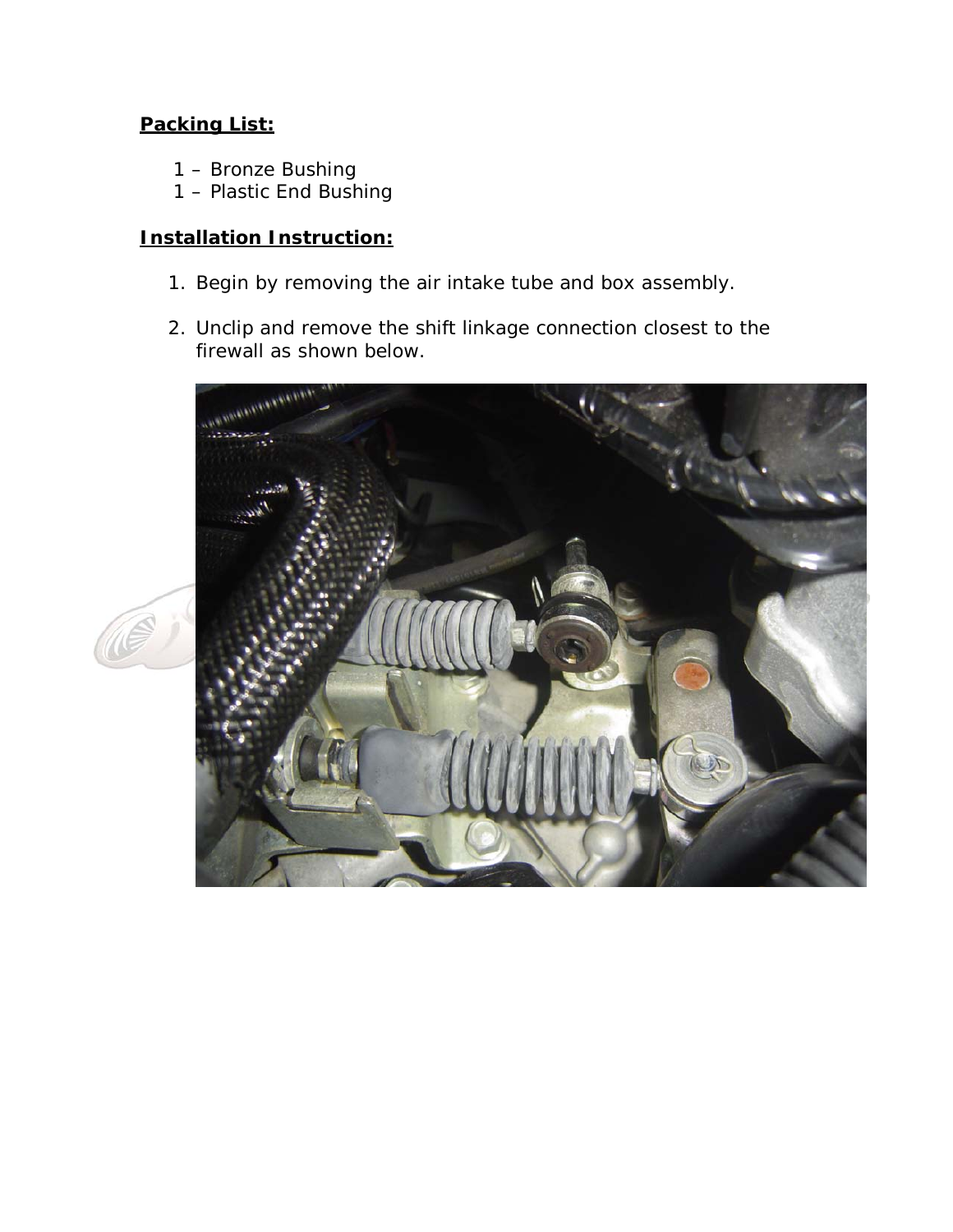3. Remove both 12mm bolts holding shift bracket to the transmission and remove bracket. Be sure not to drop the white plastic slider that goes to the main shift rod.



4. Remove the black plastic cap from the bracket and remove the 12mm nut, lock washer and flat washer.

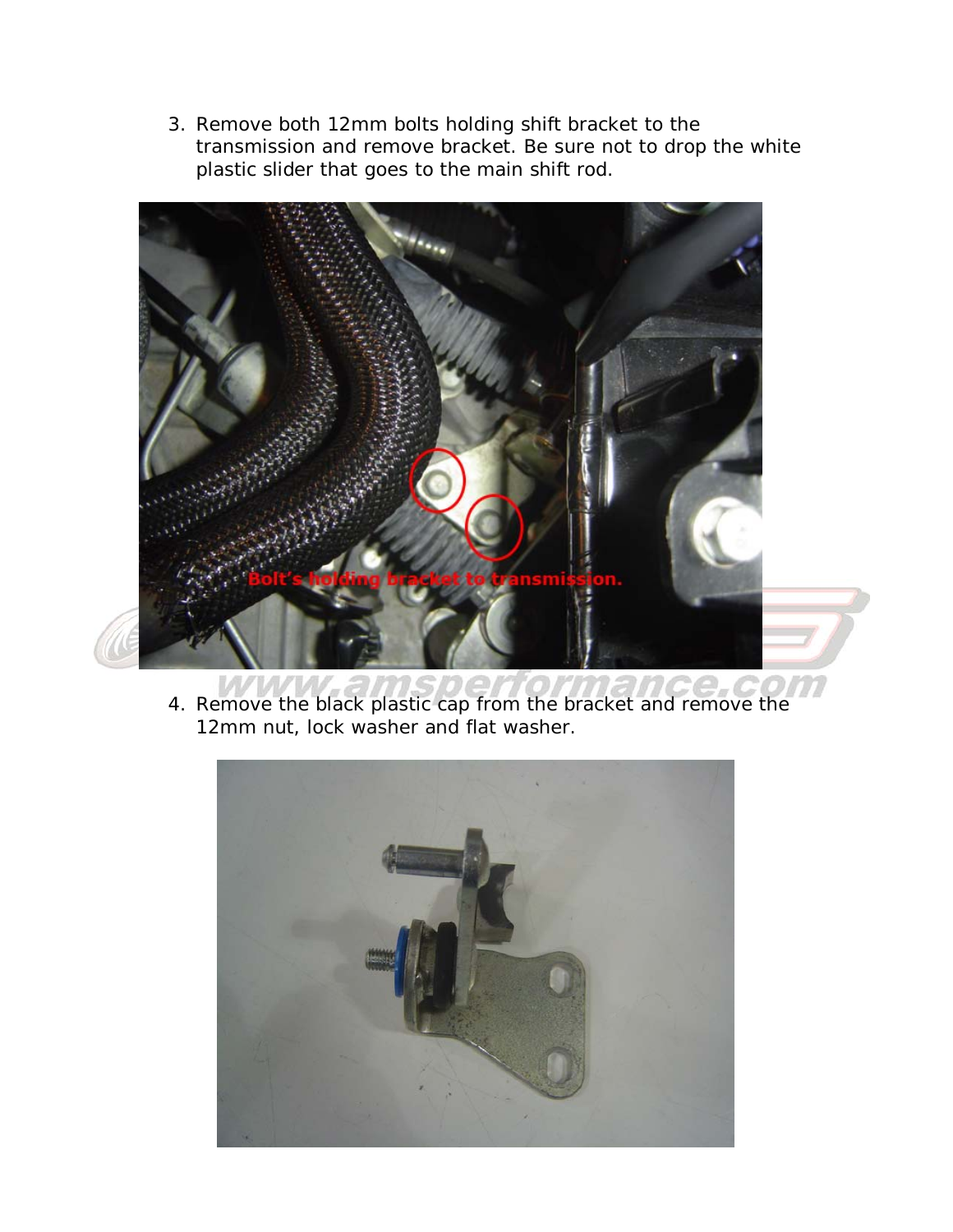5. Separate the arm and bracket and remove the oem plastic bushings.





6. Lightly press the bronze bushing into place as shown below. Light taps with a hammer work well or a vice.